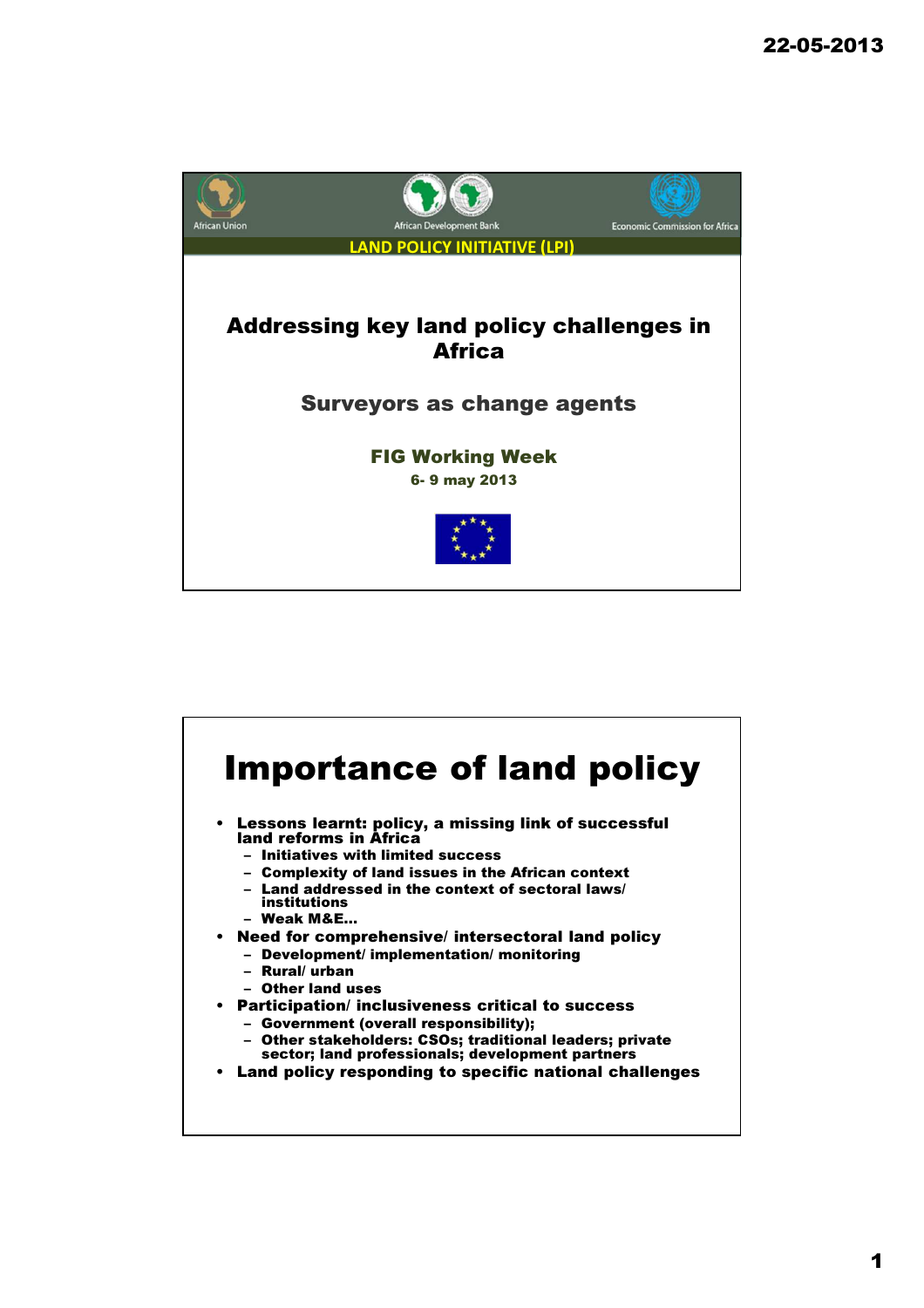#### Key land issues identified/ discussed

- Complexity of land issues in Africa
	- Diversity (Ecological, historical, economic, political; legal pluralism…
	- Rapid change (Population growth; urban development; climate change…)
	- Political implications
- State sovereignty over land
- Customary based land rights/ systems
- Gender and access/ ownership of land
- Land for agricultural development/ other economic uses
- **Land taxation**
- Land use planning
- Challenge of innovative/effective land administration systems
- Emerging land issues: LSLBI…

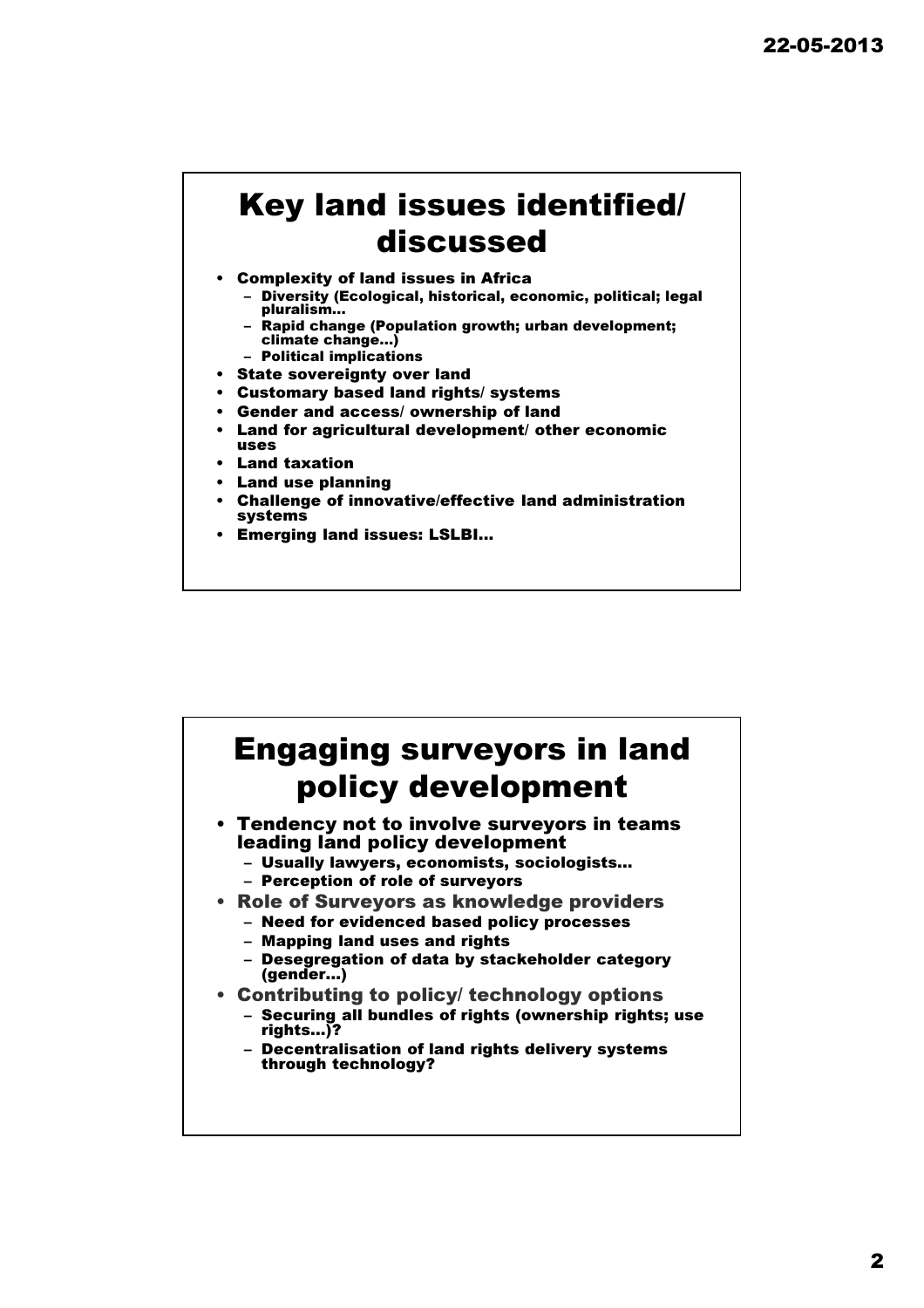#### Challenge of customary land rights

- Majority of African lands owned/ claimed under customary regimes
- Legitimacy vs. legality
- New trend of land policies: acknowledging legitimacy of land rights (governance)
- How to document/ secure customary based land rights?
- While making land available for investments?

# Challenge of improving land administration systems

- Key impediments to land policy implementation identified
	- Defects in policy development
	- Lack of implementation strategies
	- weak capacity to manage change
	- Inadequate baseline data
	- Inadequate implementation infrastructure
	- Weak M&E systems/ mechanisms of land policy…
- Better understanding the new land reforms (advocacy)
- Enhancing the capacity of those in charge of implementation of the policy: Change agents
- Contributing to M&E of land policy (data)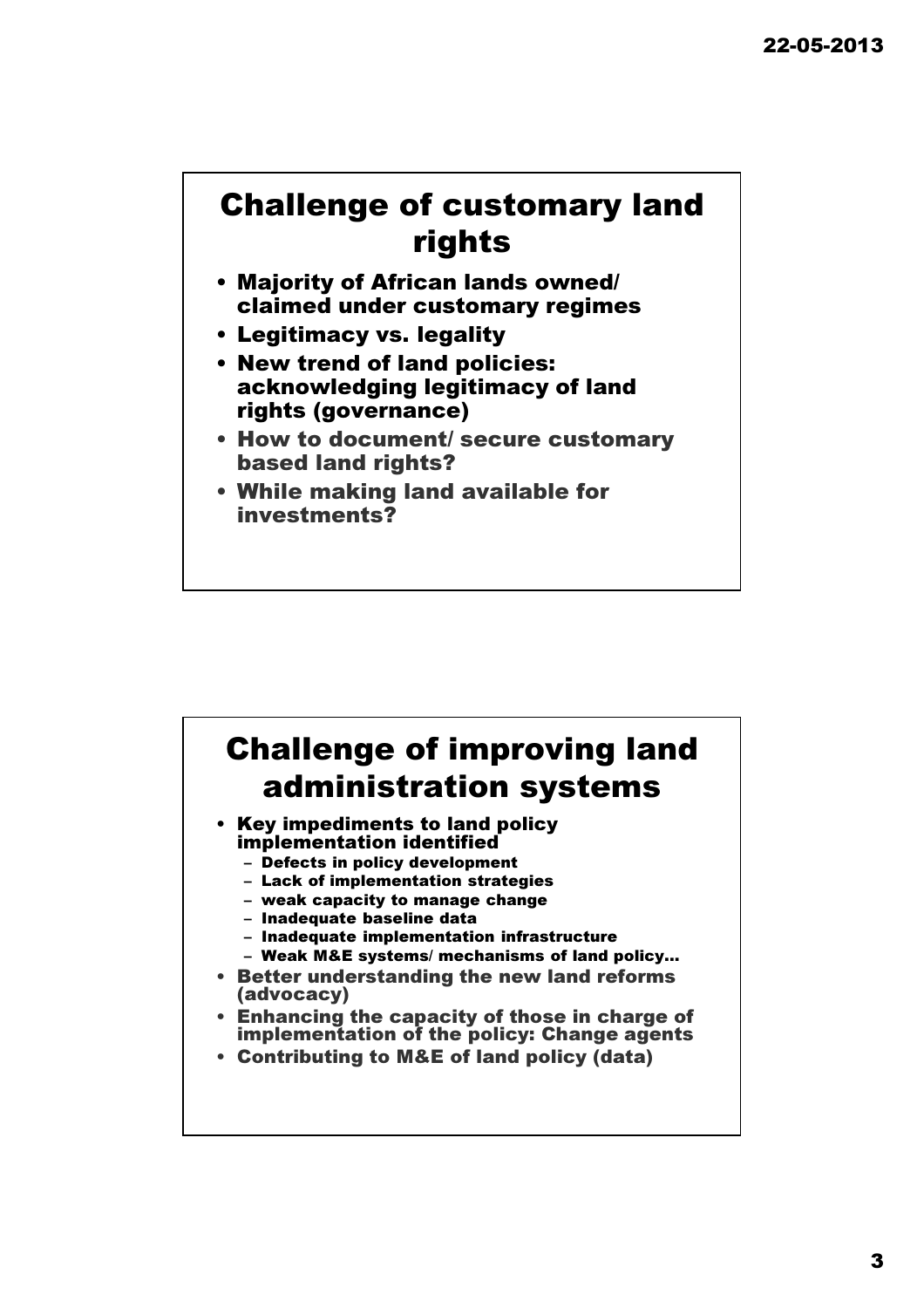### Issues related to LSLBI

#### • Lack of knowledge of existing land resources

- What amount of lands suitable for agriculture?
- Where are lands available for allocations?
- Claimed rights of communities (ownership rights; use rights…)? – Availability of lands in a long term perspective
- No consideration of land based resources in land allocations
- Access to water resources
	- Pastoral land use
- Forest use rights (hunting; gathering; access to medicinal plants…)
- New ecosystem services
- Value of the land allocated to investors
	- Africa targeted partly because land extremely cheap (in fact no cost)
	- What value for rural lands (usually underestimated…) **Compensation**
	- - How to compensate: customary land rights not recognised by laws
		- Who to compensate: Customary land rights are collective (women…)

#### Challenge related to land taxation • Land policy processes are expensive – African governments relying heavily on donors • Land is a basis for generating resources and attracting investments – Clear property rights have potential of increasing revenues – No taxation for rural lands – No efficient systems in urban areas • How to establish effective and socially equitable land taxation systems both in urban and rural areas?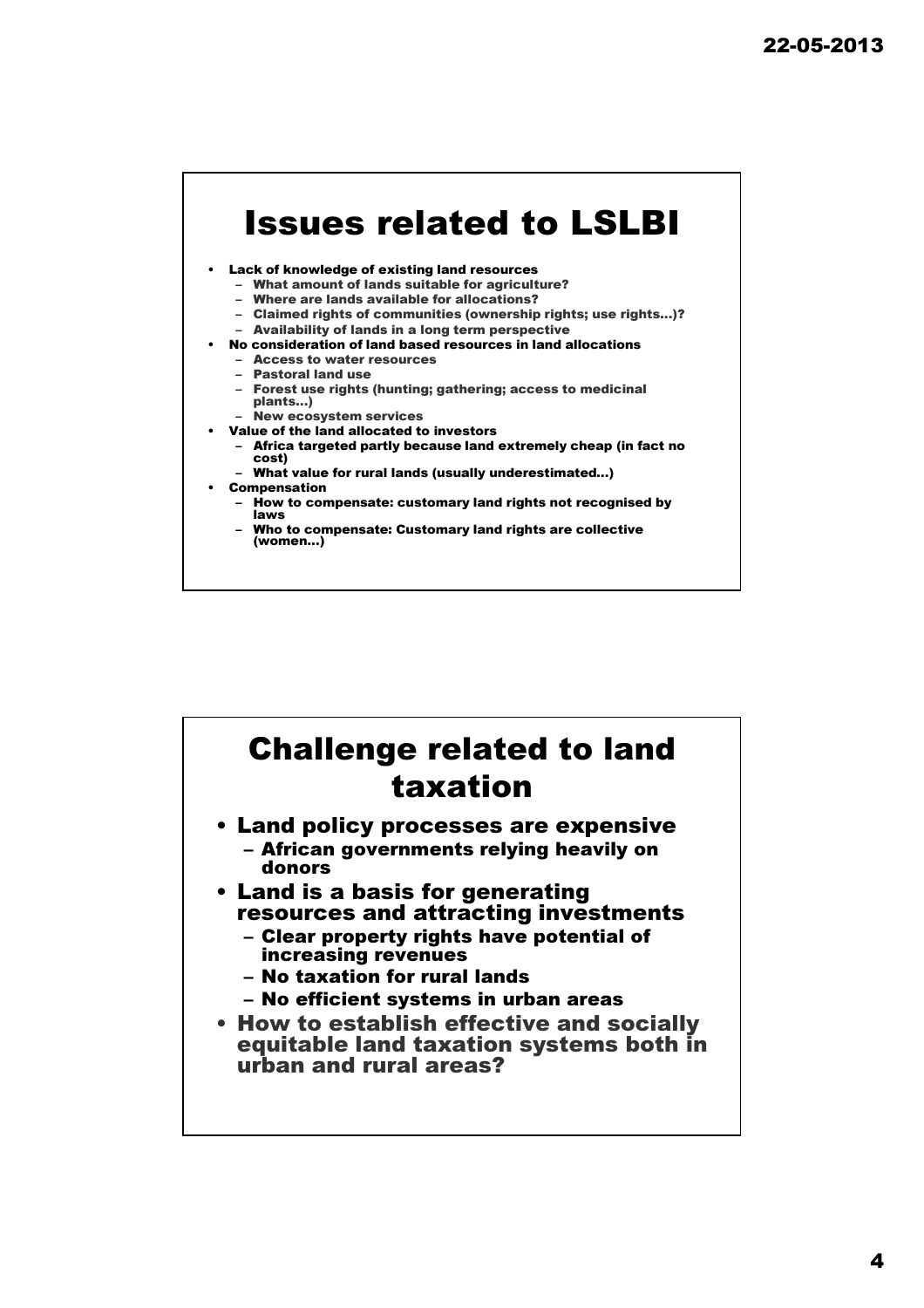

- Obj. 2: Mainstreaming land in the agenda for africa's development
	- 2.3: review plans and strategies of selected countries and advocate for inclusion of land
- Obj. 3: Enhance synergies/ coordination & mobilise resources
	- 3.1: Enhance synergies/ cooperation among partners in support of AU Declaration (concept notes; MoUs…)
- Obj. 4: Improve communication, advocacy in support of the implementation of AU Declaration awareness raising

– 4.2: Develop/ disseminate advocacy materials in support of land policy development/ implementation